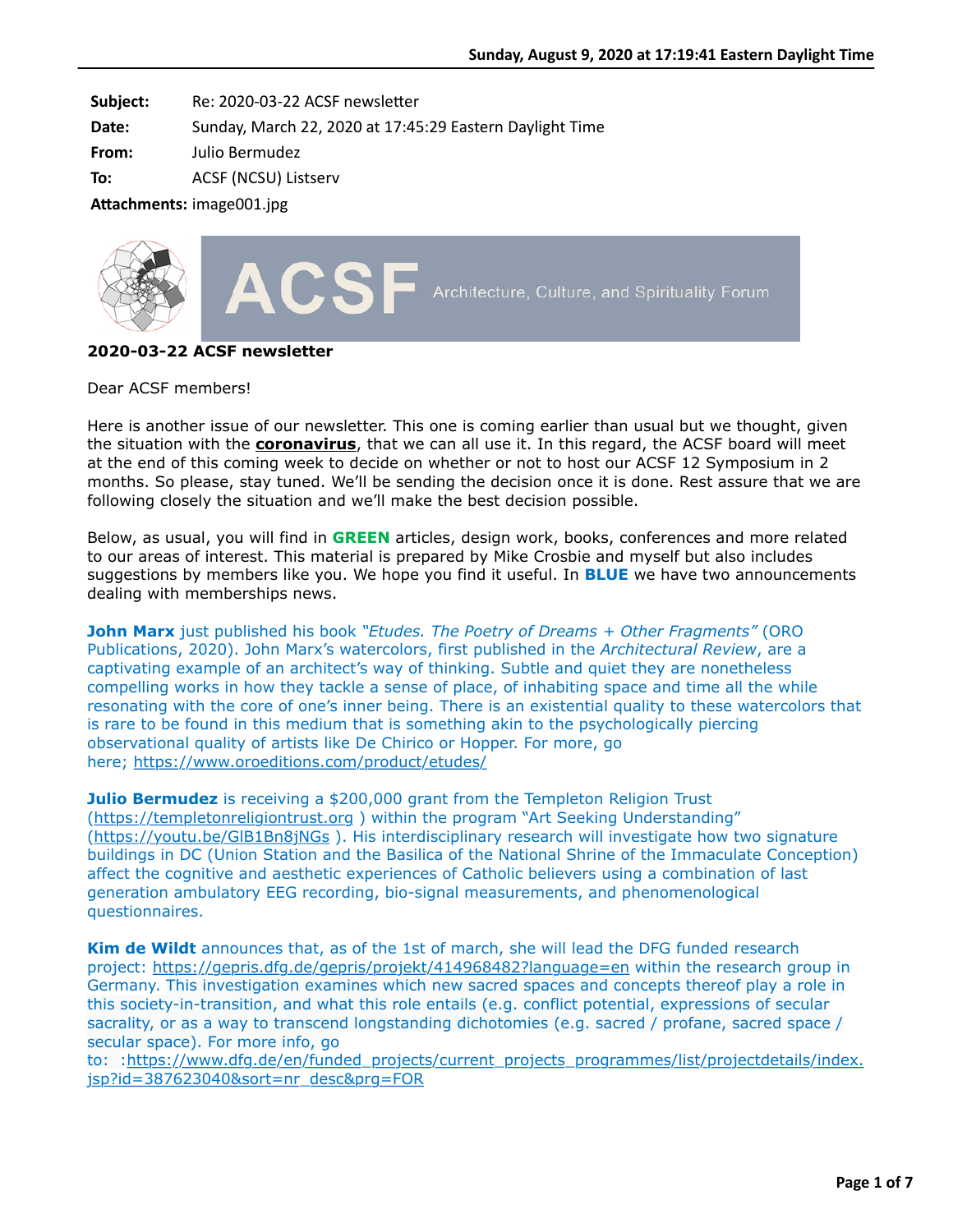# **GENERAL ARTICLES**

#### **Don't Waste Your Quarantine**

[https://www.patheos.com/blogs/chorusinthechaos/dont-waste-your-quarantine-coronavirus](https://www.patheos.com/blogs/chorusinthechaos/dont-waste-your-quarantine-coronavirus-covid-19/)covid-19/

Isolated? Home on your own? This is the perfect moment to reconnect with your spirit.

# **Where is God Now that We Really Need Her?**

<https://www.nytimes.com/2020/03/10/opinion/coronavirus-church-religion.html> We long for spiritual sustenance, and the doors are closing.

# **You are the Church**

[https://www.patheos.com/blogs/irreverin/2020/03/how-to-keep-being-church-when-church](https://www.patheos.com/blogs/irreverin/2020/03/how-to-keep-being-church-when-church-is-canceled/)is-canceled/ Ways to be present and faithful when the doors are closed.

#### **Religion Copes with Coronavirus**

[https://www.latimes.com/california/story/2020-03-08/coronavirus-concern-has-led-religious](https://www.latimes.com/california/story/2020-03-08/coronavirus-concern-has-led-religious-faithful-to-change-norms-ancient-customs)faithful-to-change-norms-ancient-customs How are faith communities addressing the pandemic?

#### **The Attraction of 'Slow Radio'**

[https://www.newyorker.com/culture/podcast-dept/slow-radio-the-podcast-that-promotes](https://www.newyorker.com/culture/podcast-dept/slow-radio-the-podcast-that-promotes-monks-moose-and-inner-peace)monks-moose-and-inner-peace A podcast that promotes monks, moose, and inner peace.

#### **Saint Patrick's Prayer**

[https://www.patheos.com/blogs/livingaholyadventure/2020/03/faith-in-a-time-of-pandemic](https://www.patheos.com/blogs/livingaholyadventure/2020/03/faith-in-a-time-of-pandemic-st-patricks-prayer/)st-patricks-prayer/ We are past St. Patrick's Day, but his prayer is worth remembering right now.

#### **The Fear of Scarcity**

[https://www.patheos.com/blogs/irreverin/2020/03/viral-fear-reveals-the-worst-of-us-covid-](https://www.patheos.com/blogs/irreverin/2020/03/viral-fear-reveals-the-worst-of-us-covid-19-and-fear-of-scarcity/)19-and-fear-of-scarcity/

The run on stores of all kinds reveals a deeper spiritual crisis in all of us.

# **Spending Time at Home**

[https://www.patheos.com/blogs/strategicmonk/2020/03/14/lent-practices-from-the-inside](https://www.patheos.com/blogs/strategicmonk/2020/03/14/lent-practices-from-the-inside-out-spending-some-time-at-home/)out-spending-some-time-at-home/ When the world turns upside down, home can be a place for spiritual mooring.

# **Prisons with Heart**

<https://www.nytimes.com/2020/03/06/arts/design/prison-architecture.html> What would a world without places of incarceration look like?

## **How Can We Be More Spiritually Ecological?**

<https://www.patheos.com/topics/global-care/pando-john-b-cobb-jr-04082015> An organic model for ecological civilization.

# **Are Cognitive Gadgets Changing Us?**

[https://www.patheos.com/blogs/scienceonreligion/2020/02/is-the-brain-made-out-of](https://www.patheos.com/blogs/scienceonreligion/2020/02/is-the-brain-made-out-of-cognitive-gadgets/)cognitive-gadgets/ As we rely more on apps, are we surrendering an important part of consciousness?

# **How is Religion Changing?**

[https://www.patheos.com/blogs/religionqanda/2020/03/whats-happening-to-the-religious](https://www.patheos.com/blogs/religionqanda/2020/03/whats-happening-to-the-religious-makeup-of-the-world/)makeup-of-the-world/ The growth of many belief communities is changing the way religion is perceived worldwide.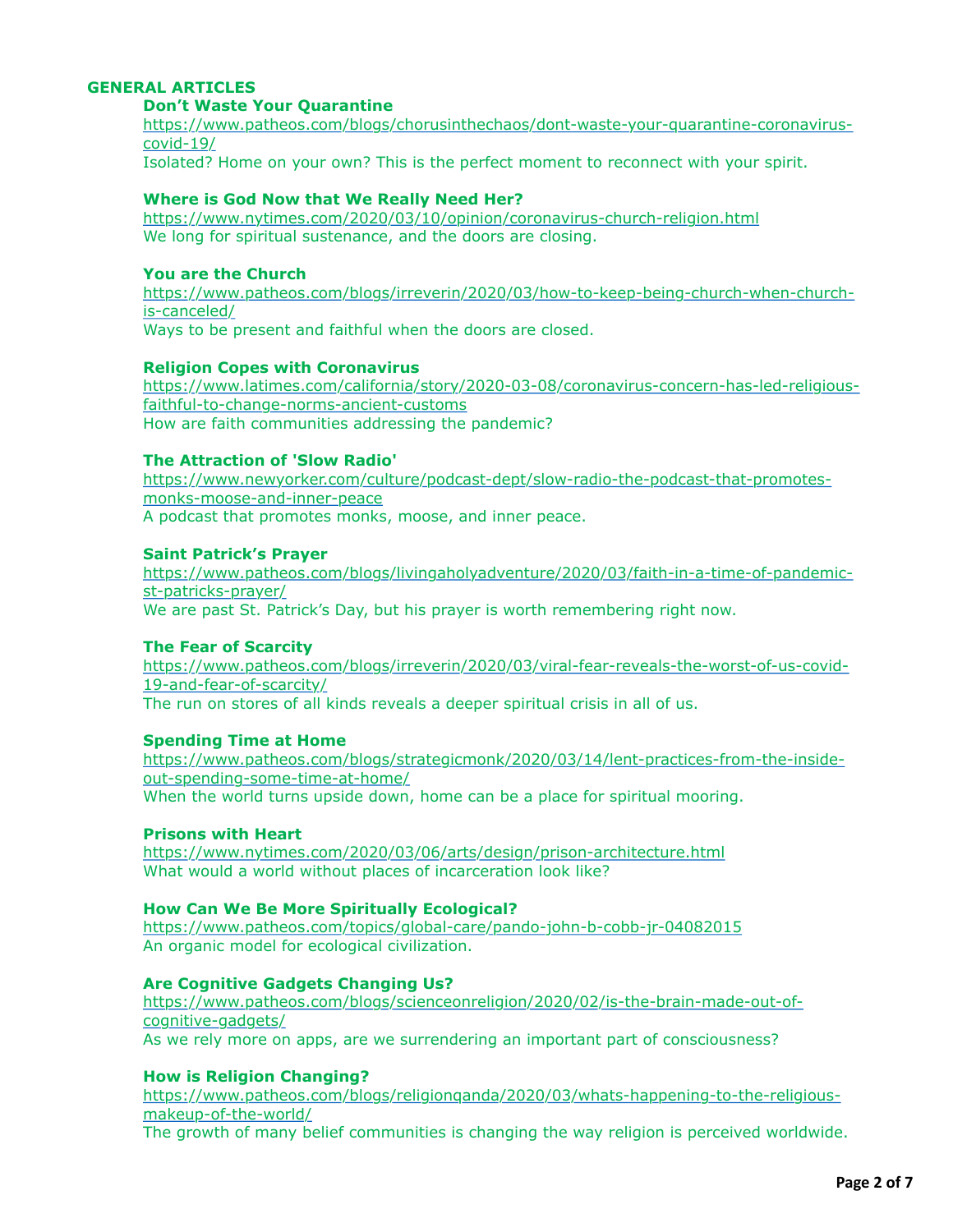#### **How Does a Buddhist Monk Face Death?**

<https://www.nytimes.com/2020/02/26/opinion/buddhist-monk-death.html> For someone who has spent their adult life in contemplation, what does the end look like?

#### **What an Audacious Hoax Reveals About Academia**

<https://www.theatlantic.com/ideas/archive/2018/10/new-sokal-hoax/572212/> Three scholars wrote 20 fake papers using fashionable jargon to argue for ridiculous conclusions. It's an 'old' article but worth reviewing.

#### **The Rapper's Prayer: Our Father In Heaven**

<https://djbooth.net/features/2020-03-17-the-rappers-prayer-part-two-chance-the-rapper> As we dive into part two in our micro-series, The Rapper's Prayer, it becomes necessary to define this relationship.

# **SPECIFIC ARTICLES**

# **For The 1st Time, Architecture's Most Prestigious Prize Is Awarded To 2**

**Women:** Shelley McNamara and Yvonne Farrell

[https://www.npr.org/2020/03/03/811030441/in-a-first-architectures-most-prestigious-prize](https://www.npr.org/2020/03/03/811030441/in-a-first-architectures-most-prestigious-prize-is-awarded-to-two-women)is-awarded-to-two-women

[https://www.archdaily.com/934949/architectural-thinking-of-grafton-architects-the-pritzker-](https://www.archdaily.com/934949/architectural-thinking-of-grafton-architects-the-pritzker-2020-laureates)2020-laureates

In a video released by the Pritzker Architecture Prize commonly seen as the Nobel of the architecture world, the winners look directly into the camera and introduce themselves in soft Irish accents.

# **Can Architecture Solve Our Crises?**

<https://www.archdaily.com/935492/can-architecture-solve-our-crises> *It is not your responsibility to finish the work [of perfecting the world], but you are not free to desist from it either." [—Rabbi Tarfon](https://en.wikipedia.org/wiki/Pirkei_Avot?utm_medium=website&utm_source=archdaily.com)*

#### **The School of Architecture at Taliesin's Board Votes to Rescind Closure**

[https://www.archdaily.com/935080/the-school-of-architecture-at-taliesins-board-votes-to](https://www.archdaily.com/935080/the-school-of-architecture-at-taliesins-board-votes-to-rescind-closure)rescind-closure

The Board of Directors for The School of Architecture at Taliesin (SoAT) has decided to reverse its January 25 vote and keep the school open. Last month, it was announced that the school would be closing after 88 years. The SoAT Board has stated that they have secured additional funding and have long-term operating viability

#### **MoMA will open a major black architecture exhibition this fall**

<https://archpaper.com/2020/02/moma-reconstructions-major-black-architecture-show-in-fall/> MoMA's new curatorial strategy looks to move beyond the Western canon into histories and territories that have been overlooked, underrepresented, or downright ignored. The museum describes this new approach and their new, Diller Scofidio + Renfro–designed galleries, as offering "a deeper experience of art through all mediums and by artists from more diverse geographies and backgrounds than ever before…recognizing that there is no single or complete history of modern and contemporary art."

#### **Architecture Events Cancelled**

<https://bustler.net/news/7726/architecture-and-design-event-updates-related-to-covid-19> A listing of professional events that have been cancelled or postponed because of COVID-19.

#### **Sanctuary Closed: Go Home**

<https://www.nytimes.com/2020/03/15/us/churches-coronavirus-services.html> The place you thought might be a place of solace is closed—where is a place to be still and be with each other in community?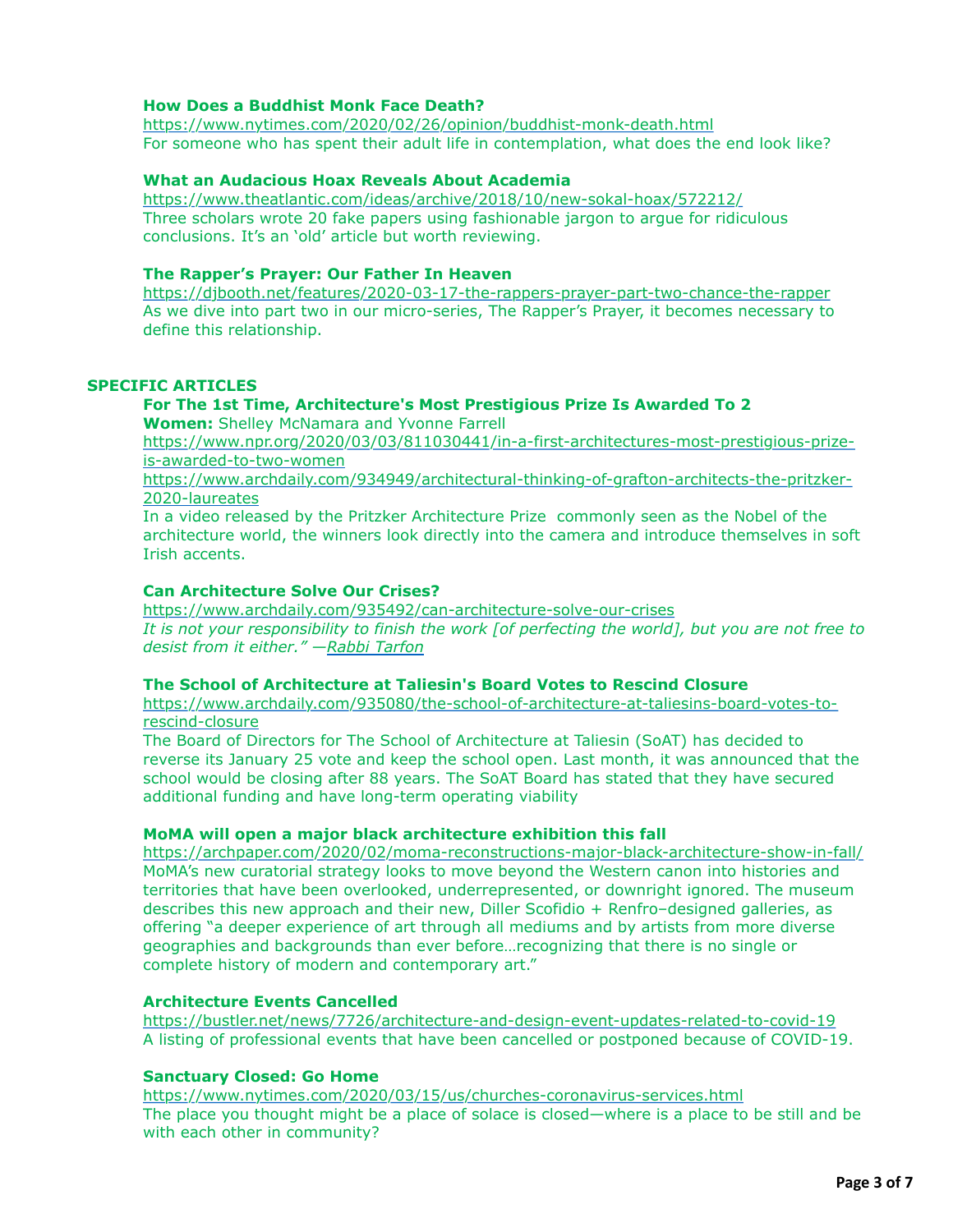# **Vittorio Gregotti, RIP**

[https://www.theguardian.com/world/2020/mar/16/vittorio-gregotti-renowned-italian](https://www.theguardian.com/world/2020/mar/16/vittorio-gregotti-renowned-italian-architect-dies-of-coronavirus-at-92)architect-dies-of-coronavirus-at-92 Italian architect Vittorio Gregotti succumbs to coronavirus at age 92

# **Young Architects Come Together**

<https://bustler.net/events/latest/12588/young-architect-conference> Join the Young Architect conference this July in Portland, Maine.

#### **How Is Coronavirus Affecting Your Daily Routine in the Architectural Field?**

[https://www.archdaily.com/935850/how-is-coronavirus-affecting-your-daily-routine-in-the](https://www.archdaily.com/935850/how-is-coronavirus-affecting-your-daily-routine-in-the-architectural-field)architectural-field

The growing global coronavirus pandemic will leave profound marks on society. Perhaps not so much due to fatalities, but certainly in the way people relate to each other and to public spaces. In an attempt to reduce the rate of transmission of the disease, governments and authorities around the world have instructed people to stay at home, in the safety and hygiene of their domestic environment, and to avoid any unnecessary contact with other spaces, objects, and people.

# **Is Coronavirus the Beginning of the End of Offices?**

<https://www.archdaily.com/935197/is-coronavirus-the-beginning-of-the-end-of-offices> Over the last three months, coronavirus has spread to more than 100 countries and claimed more than 3800 (as of 8th March 2020). It has also plunged many global industries into a paralysis, from canceled flights and mass quarantines to disruptions in supply chains and financial markets. Setting aside the serious health implications of the outbreak, the coronavirus epidemic has, in an unorthodox way, amplified a debate over the future of work. With millions of people around the world working from homeas a result of the outbreak, whether through quarantine or as a company precaution, the question is being asked by outlets around the world: are we seeing the beginning of the end of the traditional office typology?

# **How Did the Evolution of Women's Role in Society Change the Built Environment?**

[https://www.archdaily.com/935095/how-did-the-evolution-of-womens-role-in-society](https://www.archdaily.com/935095/how-did-the-evolution-of-womens-role-in-society-change-the-built-environment)change-the-built-environment

In theory and practice, in the modern era, the idea of spatial separation between home and work was related to the traditional sexual division of men and women, and of their role in life. Going back to the earliest feminist thinking in architecture, in western industrialized

communities, we are elaborating in this article on women's changing role in the 20<sup>th</sup> century and its impact on the space we experience today.

# **EXHBITIONS**

# **In praise of new sacred buildings**

<https://www.ft.com/content/6f1d42c0-5c73-11ea-8033-fa40a0d65a98> The future of churches and other places of worship is explored in an exhibition at St Mary Magadalene Church in London

# **DESIGN**

# **The art of buildings**

<https://www.bbc.com/news/in-pictures-50756663> After thousands of public votes, the winners of the Art of Building Photographer of the Year 2019 have been announced.

**Kashmir's sacred architecture combines Hindu, Buddhist and Islamic influences** [https://www.thehindu.com/entertainment/art/kashmirs-sacred-architecture-combines-hindu-](https://www.thehindu.com/entertainment/art/kashmirs-sacred-architecture-combines-hindu-buddhist-and-islamic-influences/article31110251.ece)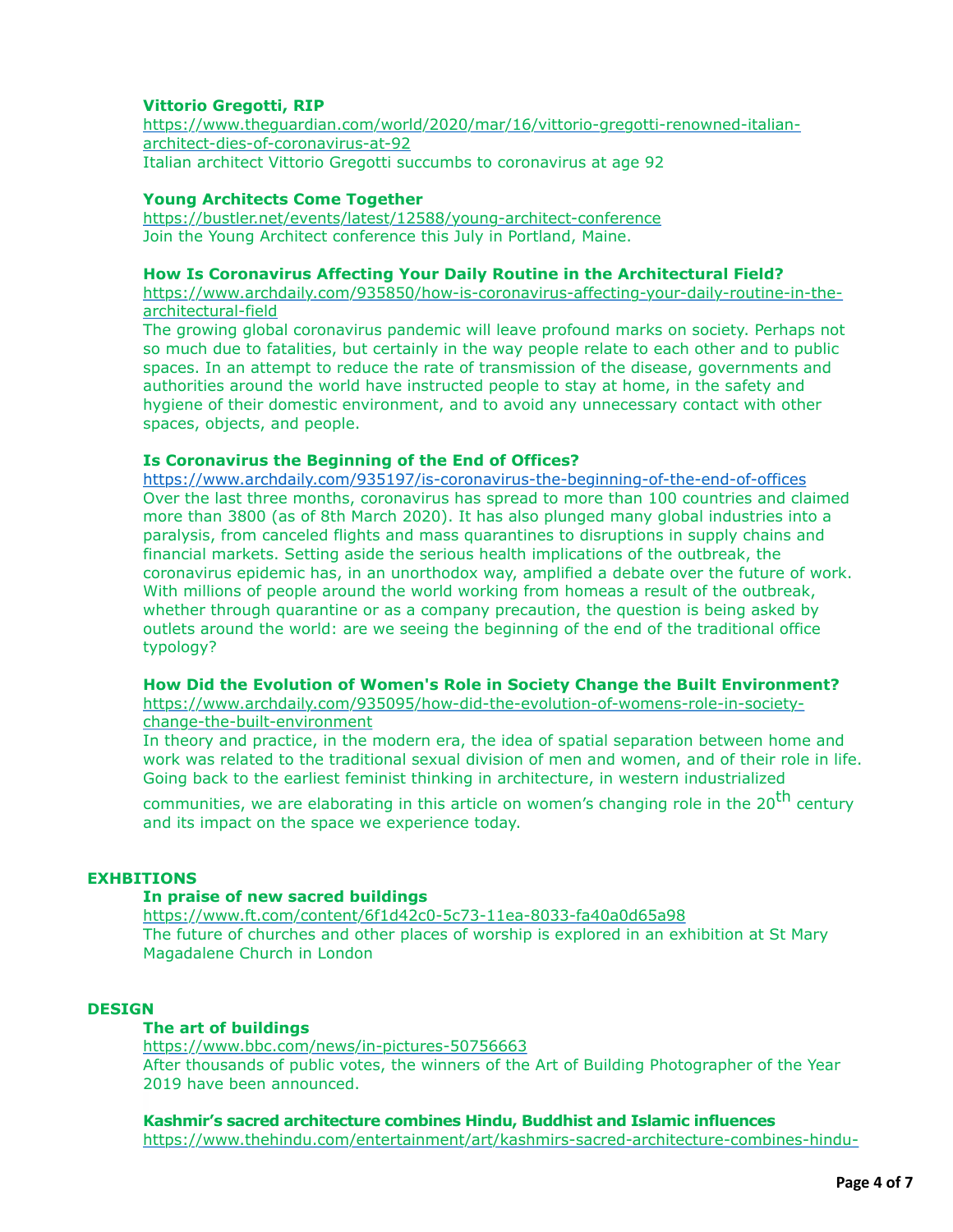#### [buddhist-and-islamic-influences/article31110251.ece](https://www.thehindu.com/entertainment/art/kashmirs-sacred-architecture-combines-hindu-buddhist-and-islamic-influences/article31110251.ece)

The 14th century, in particular, is considered a watershed in Kashmir's history, when different traditions of art and architecture came together.

# **The Link Between the Brain and Architecture**

#### [https://www.sciencetimes.com/articles/24918/20200228/the-link-between-the-brain-and](https://www.sciencetimes.com/articles/24918/20200228/the-link-between-the-brain-and-architecture.htm)architecture.htm

Often times you'd hear a friend or someone give comments on the things they see in their surroundings. They would say something about its aesthetic value, or how it attracted them to explore the place further, or that they feel a certain kind of vibe that makes them comfortable and want to stay there. These are pieces of evidence that prove that our environment influences our brains.

#### **How the Rothko Chapel Creates Spiritual Space**

<https://daily.jstor.org/how-the-rothko-chapel-creates-spiritual-space/> Fourteen colossal black paintings by the modern artist Mark Rothko are installed in an octagonal room in Texas. Visitors say the chapel brings them peace.

#### **CONFERENCES**

# **Derride: Borders, Edges, Limits**

**Conference**

10th to 13th June 2020; Aix-en-Provence, France

**Website:** [https://derrida.sciencesconf.org](https://derrida.sciencesconf.org/)

**Contact person:** Francesca Manzari

This conference is an invitation to a state of the art on Derrida studies, when working with Derrida means thinking about borders, edges, limits: geographically speaking and between disciplines, discourses, texts, images...

**Organized by:** Aix-Marseille Université

**Deadline for abstracts/proposals:** 30th March 2020

#### **Cosmo-Morphology: On the Order and Ordering of Nature Conference**

27th to 27th June 2020; London, United Kingdom

**Website:** <http://ccrl.online/>

**Contact person:** James Phillips and Conrad Moriarty-Cole This one-day symposium aims to initiate discussion covering the cultural, theoretical, political and aesthetic dimensions of the order and ordering of nature and the cosmos. Full call for papers and more info here: <http://ccrl.online/>

**Deadline for abstracts/proposals:** 24th April 2020

# **11th Biennial International Meaning Conference**

30th July to 2nd August 2020; Toronto, Ontario, Canada **Website:** <https://www.meaning.ca/conferences-and-events/meaning-conference-2020/> **Contact person:** Tim Yu FROM VULNERABILITY TO RESILIENCE & WELL-BEING: ADVANCES IN EXISTENTIAL & POSITIVE PSYCHOLOGY (PP 2.0) Our Meaning Conference once again rises to the challenge of the times with a world dangerously divided along ideological, economic and racial lines. **Organized by: International Network on Personal Meaning Deadline for abstracts/proposals:** 30th April 2020

**[re]Framing the Arts: A Sustainable Shift Conference** 30th to 31st October 2020; Amsterdam, Netherlands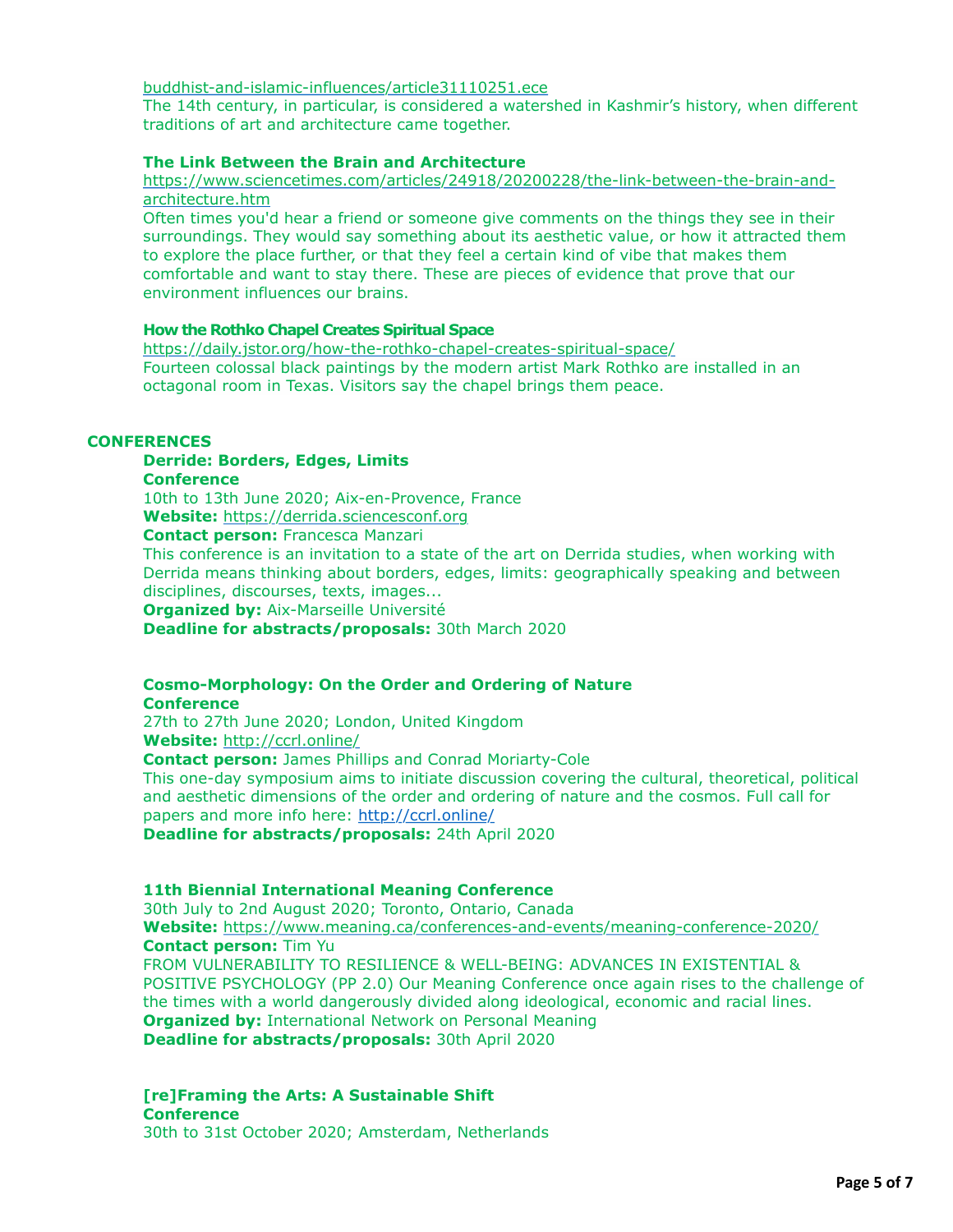#### **Website:** <https://www.artswitch.org/>

**Contact person:** Johanna Rietveld

This conference aims to open up an interdisciplinary space for practitioners and academics in order to connect debates, enhance networks and initiate an international platform for the field of sustainability in the arts.

**Organized by:** Art/Switch in collaboration with Amsterdam School for Heritage, Memory and Material Culture at the University of Amsterdam and Nyenrode Business University **Deadline for abstracts/proposals:** 20th April 2020

# **Religion and Migration: Culture and Policy**

#### **Conference**

8th to 10th December 2020. Canberra, ACT, Australia

**Website:** [https://hrc.cass.anu.edu.au/events/religion-and-migration-culture-and-policy-](https://hrc.cass.anu.edu.au/events/religion-and-migration-culture-and-policy-0#acton-tabs-link--tabs-0-middle-1)0#acton-tabs-link--tabs-0-middle-1

**Contact person:** David William Kim

Forms of human movement including global immigration, asylum-seeking, climate migration, and the internal migration accompanying mass urbanisation, have radically altered religious cultures around the world, especially in the Asia-Pacific region.

**Deadline for abstracts/proposals:** 30th April 2020

#### **God, Time and Change**

Biennial Conference of the European Society for Philosophy of Religion Venue: University of Leeds, UK. 3–5 September 2020

[https://www.godtimeandchange.com](https://www.godtimeandchange.com/)

This conference investigates the impact of time and change, as two facets of human experience and cognition, on conceptions of God, the divine and ultimate reality. While being a rich source for metaphysical speculation, questions about time and change also provoke discussion of what it means to be human, thereby having profound ethical and social implications.

Send abstracts (with a maximum of 15 lines) to [espr@godtimeandchange.com](mailto:espr@godtimeandchange.com) by 15th April 2020.

# **BOOKS**

**Music as Atmosphere**. Collective Feelings and Affective Sounds. Edited by Friedlind Riedel, Juha Torvinen (Routledge 2020)

[https://www.routledge.com/Music-as-Atmosphere-Collective-Feelings-and-Affective-](https://www.routledge.com/Music-as-Atmosphere-Collective-Feelings-and-Affective-Sounds/Riedel-Torvinen/p/book/9780815358688)Sounds/Riedel-Torvinen/p/book/9780815358688

This book explores the atmospheric dimensions of music and sound. With multidisciplinary insights from music studies, sound studies, philosophy and media studies, chapters investigate music and sound as shared environmental feelings.

--------------------------------------------------------------------------------------

#### **Julio Bermudez**, Ph.D.

*Professor, Director Cultural Studies & Sacred Space Graduate Concentration*

The Catholic University of America School of Architecture and Planning 620 Michigan Ave NE Washington, DC 20064

[\(202\) 319-5755](tel:(202)%20319-5755) [bermudez@cua.edu](http://bermudez@cua.edu/) <http://faculty.cua.edu/bermudez>